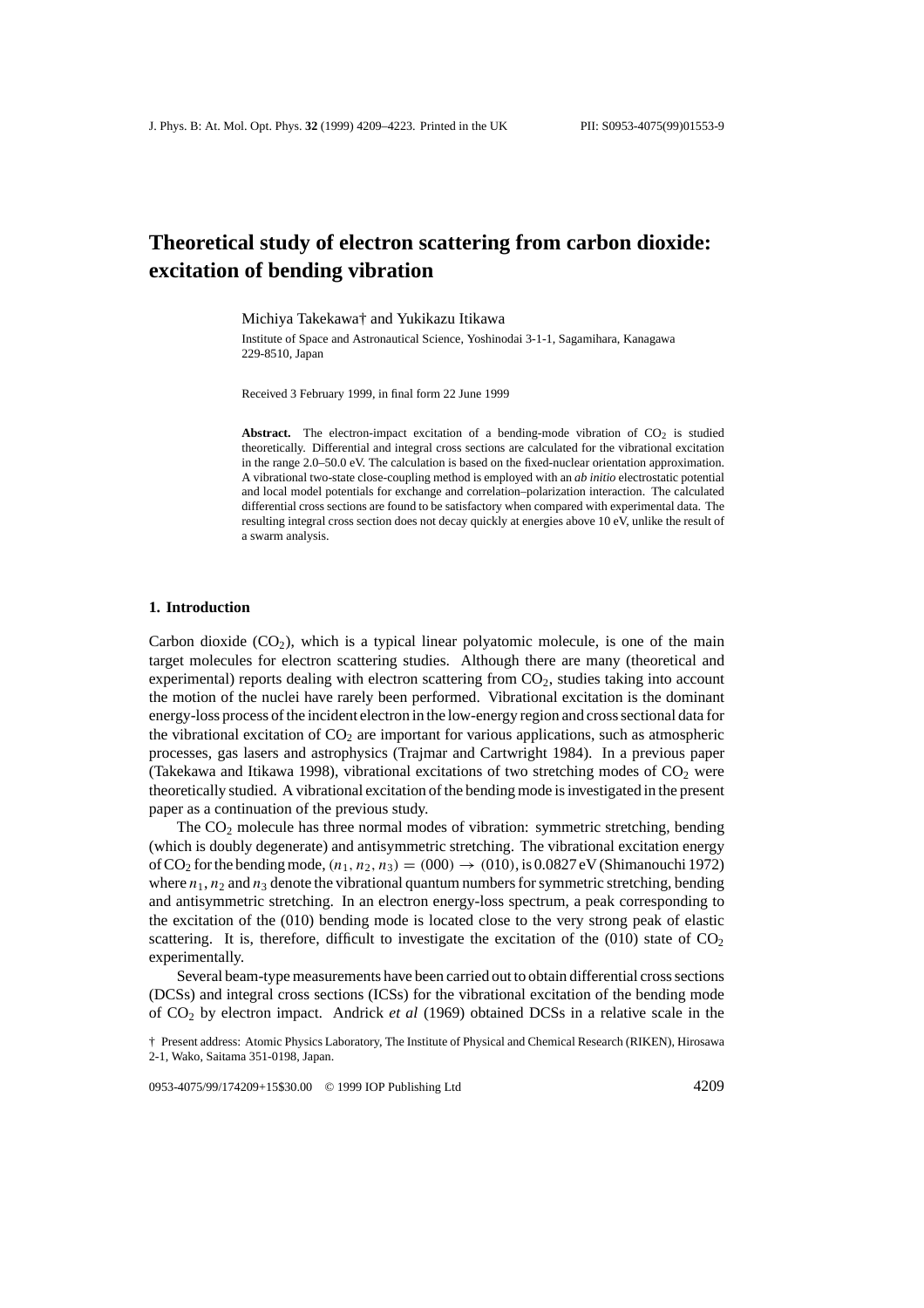## 4210 *M Takekawa and Y Itikawa*

forward scattering region at an impact energy of 1.9 eV. Register *et al* (1980) reported DCSs for the scattering angle region from 10 $\degree$  to 140 $\degree$  at the incident energies of 4, 10, 20 and 50 eV. They also obtained ICSs by extrapolating their DCSs at the forward and backward scattering angles, with the only exception at 50 eV. Kochem *et al* (1985) measured DCSs in the energy region from threshold to 1.5 eV. Antoni *et al* (1986) obtained DCSs and ICSs at the incident energies of 2 and 3.8 eV. Field *et al* (1991) measured ICSs in the energy region below 1.0 eV. Johnstone *et al* (1995) reported absolute values of DCSs measured at a scattering angle of 20◦ in the energy region from 1 to 7.5 eV. A beam-type measurement was recently made by Tanaka (1998) to obtain DCSs in the low to intermediate energy region. A swarm-type experiment was carried out by Nakamura (1995). He provided ICSs over the energy range from threshold to 100 eV. His cross sections were obtained as an improvement over the data given by Bulos and Phelps (1976).

Among the three normal modes of vibration, the bending mode is especially difficult to deal with theoretically, because the symmetry is not conserved throughout the collision. For the bending vibration, an elaborate calculation was performed by Whitten and Lane (1982). They reported their theoretical ICS for the  $(000) \rightarrow (010)$  excitation near its threshold. Their calculation was made in the vibrational close-coupling approximation with a simple interaction potential. The short-range part of the interaction is the sum of the central 'carbon potential' and a spherical average of the two oxygen potentials. The long-range part of the potential is represented by an electric dipole interaction with a cutoff parameter. The wavefunction for the scattered electron is expanded in terms of partial waves, but only the term of  $\sigma$  symmetry is taken into account.

In the present paper, DCSs and ICSs for the bending mode of  $CO<sub>2</sub>$  are obtained theoretically to present comprehensive cross sectional data for a wide range of collisional energies and scattering angles, which have been available until now. Together with the previous study of stretching vibrations, the present work provides a systematic insight into the vibrational excitation of  $CO<sub>2</sub>$ . The present calculation focuses on the energy range 2.0–50.0 eV, so that the resulting cross section can be compared with the data obtained by Nakamura (1995). A vibrational two-state (i.e., the vibrational ground state and the first excited state for bending mode) close-coupling calculation in the fixed-nuclear orientation (FNO) approximation is employed in the present study.

#### **2. Theory**

In the present study, the problem of an electron scattering from a  $CO<sub>2</sub>$  molecule is treated in a manner similar to that used in our previous study of stretching modes (Takekawa and Itikawa 1998). In the bending vibration of a  $CO<sub>2</sub>$  molecule, however, the linear symmetry of the molecule is not conserved, unlike in the case of stretching modes. Special care should be taken in the construction of a vibrational wavefunction in the present case. Atomic units are used throughout the present paper unless otherwise stated.

The present calculation is made in the FNO approximation. The bending mode is treated as harmonic and uncoupled with other normal modes of vibration. The electronic state of the target molecule is assumed to be in its ground state throughout the collision. The normal coordinates of a bending vibration are denoted by *ξ*<sup>2</sup>*<sup>a</sup>* and *ξ*<sup>2</sup>*<sup>b</sup>* (Herzberg 1964). They are orthogonal with each other and perpendicular to the *z*-axis (the *z*-axis in the body-fixed frame is chosen to be the internuclear axis of the molecule in its vibrational ground state). These normal coordinates are transformed into cylindrical coordinates (*ρ,δ*),

$$
\xi_{2a} = \rho \cos \delta, \qquad \xi_{2b} = \rho \sin \delta. \tag{1}
$$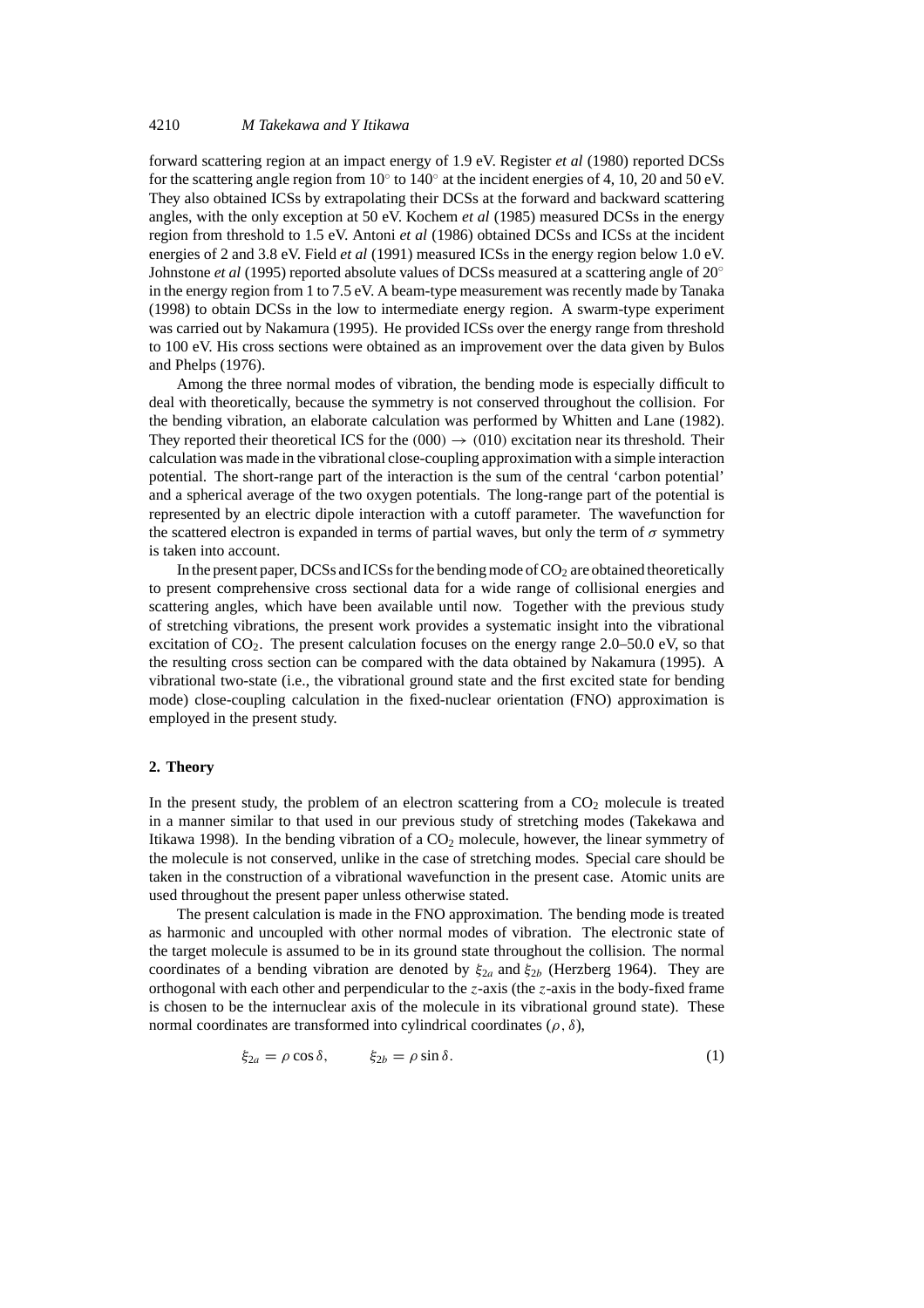We replace  $\rho$  with its dimensionless form  $q_2$ , where  $q_2 = \sqrt{\alpha_2} \rho$  and  $\alpha_2 = 2\pi \nu_2/\hbar$ . Here *ν*<sub>2</sub> is the frequency of the bending vibration and  $\hbar = h/2\pi$ , where *h* is Planck's constant. The wavefunction for the bending mode is specified by the quantum number  $(n_2, p)$ , where *p* distinguishes the two degenerate vibrations. Assuming a harmonic oscillator, the vibrational wavefunctions of the lowest two states of the bending vibration  $\chi_{n,p}$  can be described as,

$$
\chi_{00}(q_2, \delta) = \sqrt{2} \exp\left[-\frac{1}{2}q_2^2\right] \left(\frac{1}{\sqrt{2\pi}}\right)
$$
 (2*a*)

$$
\chi_{1e}(q_2, \delta) = \sqrt{2}(-q_2) \exp\left[-\frac{1}{2}q_2^2\right] \left(\frac{1}{\sqrt{\pi}}\cos\delta\right)
$$
 (2b)

$$
\chi_{1o}(q_2,\delta) = \sqrt{2}(-q_2) \exp\left[-\frac{1}{2}q_2^2\right] \left(\frac{\mathrm{i}}{\sqrt{\pi}}\sin\delta\right). \tag{2c}
$$

The two degenerate vibrations, denoted by  $(n_2, p) = (1, e)$  and  $(1, o)$  are equivalent. On the assumption (see the statement at the end of the present section) that the transition between the degenerate two states is small, a two-state close-coupling method is applied for the transition between the ground state and one of the degenerate excited states, say *(*1*, e)*. The cross sections obtained are then multiplied by two to take the effect of the degeneracy into account. In the following formulation the index *p* in the vibrational wavefunction is omitted for brevity.

The total wavefunction in the body-fixed frame is expanded as,

$$
\Psi(q_2, \delta | r) = \sum_{n_2 l \mu} r^{-1} f_{n_2 l \mu}(r) \chi_{n_2}(q_2, \delta) Y_{l \mu}(\hat{r}), \tag{3}
$$

where  $f_{n,l\mu}(r)$  is the radial part of the wavefunction for the incident electron and  $Y_{l\mu}(\hat{r})$ represents the spherical harmonics. Here *l* is the angular momentum quantum number of the incident electron and  $\mu$  represents the projection of the angular momentum on the *z*-axis in the body-fixed frame. A set of coupled differential equations for the radial part of the incident electron wavefunction are obtained in the form,

$$
\left(\frac{d^2}{dr^2} - \frac{l(l+1)}{r^2} + k_{n_2}^2\right) f_{n_2 l\mu}(r) = 2 \sum_{n'_2 l'\mu'} \langle n_2 l\mu | V | n'_2 l'\mu' \rangle f_{n'_2 l'\mu'}(r), \tag{4}
$$

where *V* is the interaction potential and the wavenumber  $k_{n_2}$  is defined as,

$$
k_{n_2}^2 = 2[E - E_{n_2}].
$$
\n(5)

Here  $E$  is the total energy and  $E_{n<sub>2</sub>}$  is the excitation energy for the bending mode of vibration. The interaction matrix element appearing in equation (4) is defined by,

$$
\langle n_2 l \mu | V | n'_2 l' \mu' \rangle = \int d\hat{\mathbf{r}} Y_{l\mu}^*(\hat{\mathbf{r}}) \langle n_2 | V | n'_2 \rangle Y_{l'\mu'}(\hat{\mathbf{r}}), \tag{6}
$$

where

$$
\langle n_2|V|n_2'\rangle = \int d\delta \int dq_2 q_2 \chi_{n_2}^*(q_2, \delta) V \chi_{n_2'}(q_2, \delta).
$$
 (7)

We solve equation (4) with the boundary condition

$$
f_{n'_{2}l'\mu'}^{n_{2}l\mu}(r) \underset{r \to \infty}{\sim} k_{n'_{2}}^{-1/2} \left\{ \delta_{n_{2}n'_{2}} \delta_{ll'} \delta_{\mu\mu'} \exp\left[ -i \left( k_{n'_{2}} r - \frac{l'}{2} \pi \right) \right] - S_{n'_{2}l'\mu'}^{n_{2}l\mu} \exp\left[ +i \left( k_{n'_{2}} r - \frac{l'}{2} \pi \right) \right] \right\},
$$
\n(8)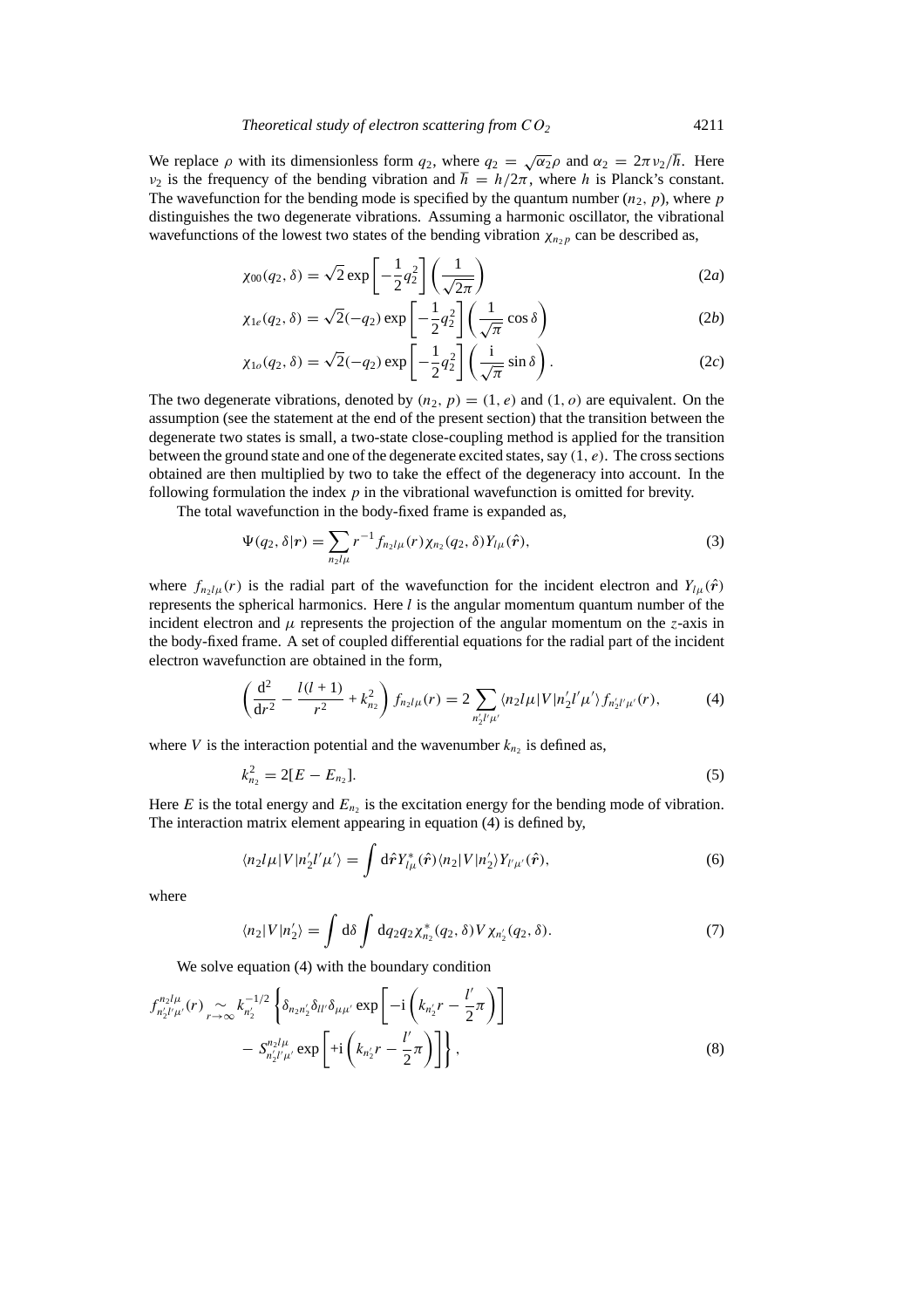## 4212 *M Takekawa and Y Itikawa*

to evaluate the *S*-matrix element  $(S_{n'_2 l'_\mu l'_\nu}^{n_2 l_\mu})$  in the body-fixed frame. The DCS (denoted as *q*) for the vibrational excitation of the bending mode can be obtained in the form,

$$
q_{(000)\to(010)}(\theta) = \sum_{L} A_L P_L(\cos \theta), \tag{9}
$$

where  $\theta$  is the scattering angle in the space-fixed frame and  $P<sub>L</sub>$  is the Legendre polynomial. In equation (9),  $A_L$  is given by,

$$
A_{L} = \frac{1}{4k_{0}^{2}} (2L+1) \sum_{l\bar{l}} \sum_{l'\bar{l'}} \sum_{\mu\bar{\mu}} \sum_{\mu'\bar{\mu'}} i^{l-l'-\bar{l}+\bar{l'}} [(2l+1)(2l'+1)(2\bar{l}+1)(2\bar{l}+1)]^{1/2} (-1)^{\mu-\mu'}
$$
  
 
$$
\times \begin{pmatrix} l & \bar{l} & L \\ 0 & 0 & 0 \end{pmatrix} \begin{pmatrix} l' & \bar{l'} & L \\ 0 & 0 & 0 \end{pmatrix} \begin{pmatrix} l & \bar{l} & L \\ \mu & -\bar{\mu} & -m_{L} \end{pmatrix} \begin{pmatrix} l' & \bar{l'} & L \\ \mu' & -\bar{\mu'} & -m_{L} \end{pmatrix}
$$
  
 
$$
\times (T_{0l'\mu'}^{1l\mu})(T_{0l'\bar{\mu'}}^{1l\bar{\mu}})^{*}.
$$
 (10)

Here the *T*-matrix element is defined by,

$$
T_{0l'\mu'}^{1l\mu} = \delta_{ll'}\delta_{\mu\mu'} - S_{0l'\mu'}^{1l\mu}.
$$
\n(11)

The integral cross section (denoted as *Q*) is evaluated by,

$$
Q_{(000)\to(010)} = 4\pi A_0
$$
  
=  $\frac{\pi}{k_0^2} \sum_{ll'} \sum_{\mu\mu'} |T_{0l'\mu'}^{1l\mu}|^2$ . (12)

Due to the long-range dipole interaction, the DCS for the vibrational excitation converges very slowly with respect to the partial wave expansion. To remedy the difficulty, the scattering due to the long-range interaction is treated with the Born approximation, i.e., the *T* -matrix elements for large *l* and  $\mu$  are replaced by the corresponding values obtained by the Born approximation with the dipole interaction. We then adopt a closure approximation such as (Gianturco and Scialla 1987),

$$
q = q^{B} + \sum_{L}^{L_{B}} (A_{L} - A_{L}^{B}) P_{L}(\cos \theta),
$$
\n(13)

where the superscript B denotes the quantity calculated by the Born approximation with the dipole interaction. The upper limits of summations for *l* and  $\mu$  in (10) are determined in such a way that, above the limit, the *T* -matrix elements calculated by the coupled differential equations (4) can be safely replaced with those calculated by the Born approximation. The upper limit of the summation in (13),  $L_B$ , is set to twice the upper limit of *l* (see section 3). In the same way, the ICS is calculated by

$$
Q = Q^{B} + 4\pi (A_0 - A_0^{B}).
$$
\n(14)

All the terms in equations (13) and (14) are multiplied by two in order to take the effect of degeneracy into account. The expressions of the *T* -matrix element and the cross sections in the dipole Born approximation are given in the appendix.

The interaction matrix element (6) is necessary to solve the coupled differential equations (4). The interaction potential can be expanded as follows (Clary 1981):

$$
V(q_2, \delta | \mathbf{r}) = \sum_{m \geq 0} h_m(q_2 | \mathbf{r}, \vartheta) \cos[m(\varphi - \delta)], \qquad (15)
$$

where  $\hat{r} = (\vartheta, \varphi)$ . The vibrational interaction matrix element (7) for the (000)  $\rightarrow$  (010) transition is obtained as,

$$
\langle n_2 = 1 | V | n_2' = 0 \rangle = \frac{1}{\sqrt{2}} \cos \varphi \int dq_2 q_2 \Gamma_1^*(q_2) h_1(q_2 | r, \vartheta) \Gamma_0(q_2), \tag{16}
$$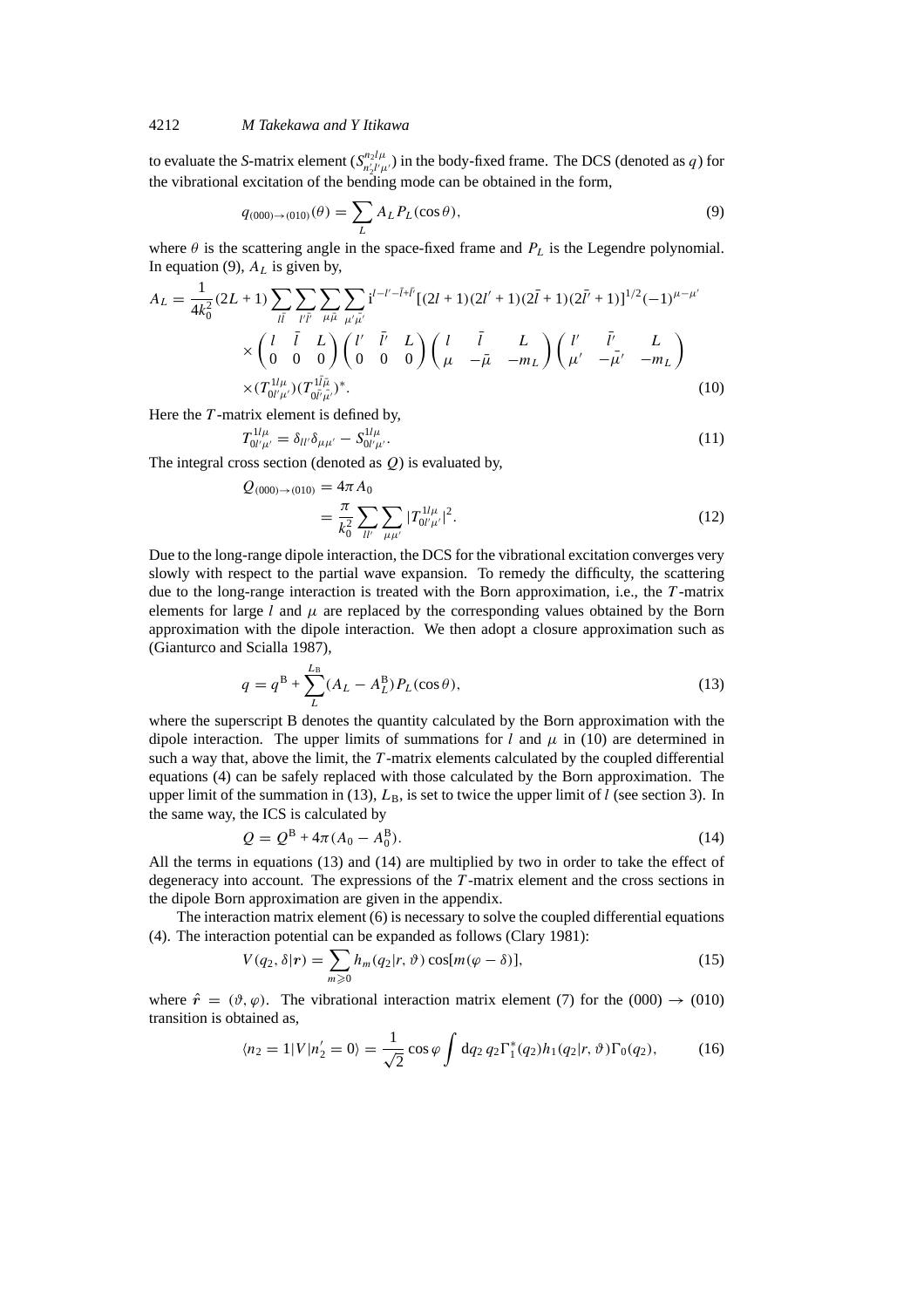where

$$
\Gamma_0(q_2) = \sqrt{2} \exp[-\frac{1}{2}q_2^2],
$$
  
\n
$$
\Gamma_1(q_2) = \sqrt{2}(-q_2) \exp[-\frac{1}{2}q_2^2].
$$

The interaction potential can be expanded in another form,

$$
V(q_2, \delta | \mathbf{r}) = \sum_{\lambda \nu} v_{\lambda \nu}(q_2, \delta | \mathbf{r}) Y_{\lambda \nu}(\hat{\mathbf{r}}).
$$
\n(17)

From (15) and (17), the following relation is obtained for  $n \ge 0$ :

$$
h_n(q_2|r,\vartheta)\cos(n\delta) = (2-\delta_{n0})\sum_{\lambda\geqslant n} \text{Re}\,v_{\lambda n}(q_2,\delta|r)C_{\lambda n}P_{\lambda}^n(\cos\vartheta). \tag{18}
$$

Here the relation

$$
Y_{\lambda\nu}(\hat{\boldsymbol{r}}) = C_{\lambda\nu} P_{\lambda}^{\nu}(\cos\vartheta) \exp[i\nu\varphi]
$$
 (19)

is used ( $P_\lambda^{\nu}(\cos \vartheta)$  is the associated Legendre polynomial) and Re  $v_{\lambda n}(q_2, \delta | r)$  denotes the real part of  $v_{\lambda n}(q_2, \delta|r)$ . Equation (18) holds for any  $\delta$ . When we take  $\delta = 0$ ,  $v_{\lambda n}(q_2, \delta|r)$  is shown to be real. From equation (18) with  $\delta = 0$ , the following relation is obtained for  $n = 1$ :

$$
h_1(q_2|r, \vartheta) = 2 \sum_{\lambda=1} v_{\lambda 1}(q_2, \delta = 0|r) C_{\lambda 1} P_{\lambda}^1(\cos \vartheta).
$$
 (20)

From (6), (16) and (20), finally, the interaction matrix element for  $(n_2, n'_2) = (1, 0)$  is obtained as follows: <sup>1</sup>*/*<sup>2</sup>

$$
\langle 1l\mu|V|0l'\mu'\rangle = \frac{1}{\sqrt{2}}(-1)^{\mu}\sum_{\lambda=1} \langle 1|v_{\lambda 1}(q_2,\delta=0|r)|0\rangle \left[\frac{(2l+1)(2l'+1)(2\lambda+1)}{4\pi}\right]^{1/2}
$$

$$
\times \begin{pmatrix} l & l' & \lambda \\ 0 & 0 & 0 \end{pmatrix} \left[\begin{pmatrix} l & l' & \lambda \\ -\mu & \mu' & 1 \end{pmatrix} - \begin{pmatrix} l & l' & \lambda \\ -\mu & \mu' & -1 \end{pmatrix}\right].
$$
(21)

Furthermore,  $v_{\lambda 1}(q_2, \delta = 0|r)$  is expanded in terms of the dimensionless normal coordinate  $q_2$ around its equilibrium position, i.e.,

$$
v_{\lambda 1}(q_2, \delta=0|r) = v_{\lambda 1}(q_2 = 0, \delta=0|r) + \left(\frac{\partial v_{\lambda 1}(q_2, \delta=0|r)}{\partial q_2}\right)_{q_2=0} q_2 + \text{(higher-order terms)},\tag{22}
$$

and only the first two terms are retained. The vibrational interaction matrix in equation (21) is obtained as follows:

$$
\langle 1|v_{\lambda 1}(q_2, \delta = 0|r)|0\rangle = \int dq_2 q_2 \Gamma_1^*(q_2) v_{\lambda 1}(q_2, \delta = 0|r) \Gamma_0(q_2)
$$
  
= 
$$
- \left( \frac{\partial v_{\lambda 1}(q_2, \delta = 0|r)}{\partial q_2} \right)_{q_2=0}.
$$
 (23)

When the incident electron is located at a large distance from the target molecule, the term of  $v_{\lambda 1}(q_2, \delta = 0 | r)$  can be expressed in terms of the electron interaction with the electric multipole moment. The term  $v_{11}(q_2, \delta = 0 | r)$  is, for example, expressed by the *x*-component of the dipole moment and we have,

$$
\left(\frac{\partial v_{11}(q_2, \delta=0|r)}{\partial q_2}\right)_{q_2=0} \sim \frac{1}{r^2} \sqrt{\frac{2\pi}{3}} \left(\frac{\partial \mu_x}{\partial q_2}\right)_{q_2=0}.
$$
\n(24)

The interaction matrix elements for the vibrationally elastic scattering, i.e.,  $(n_2, n'_2) = (0, 0)$ , have already been given in a previous paper (Takekawa and Itikawa 1996). The interaction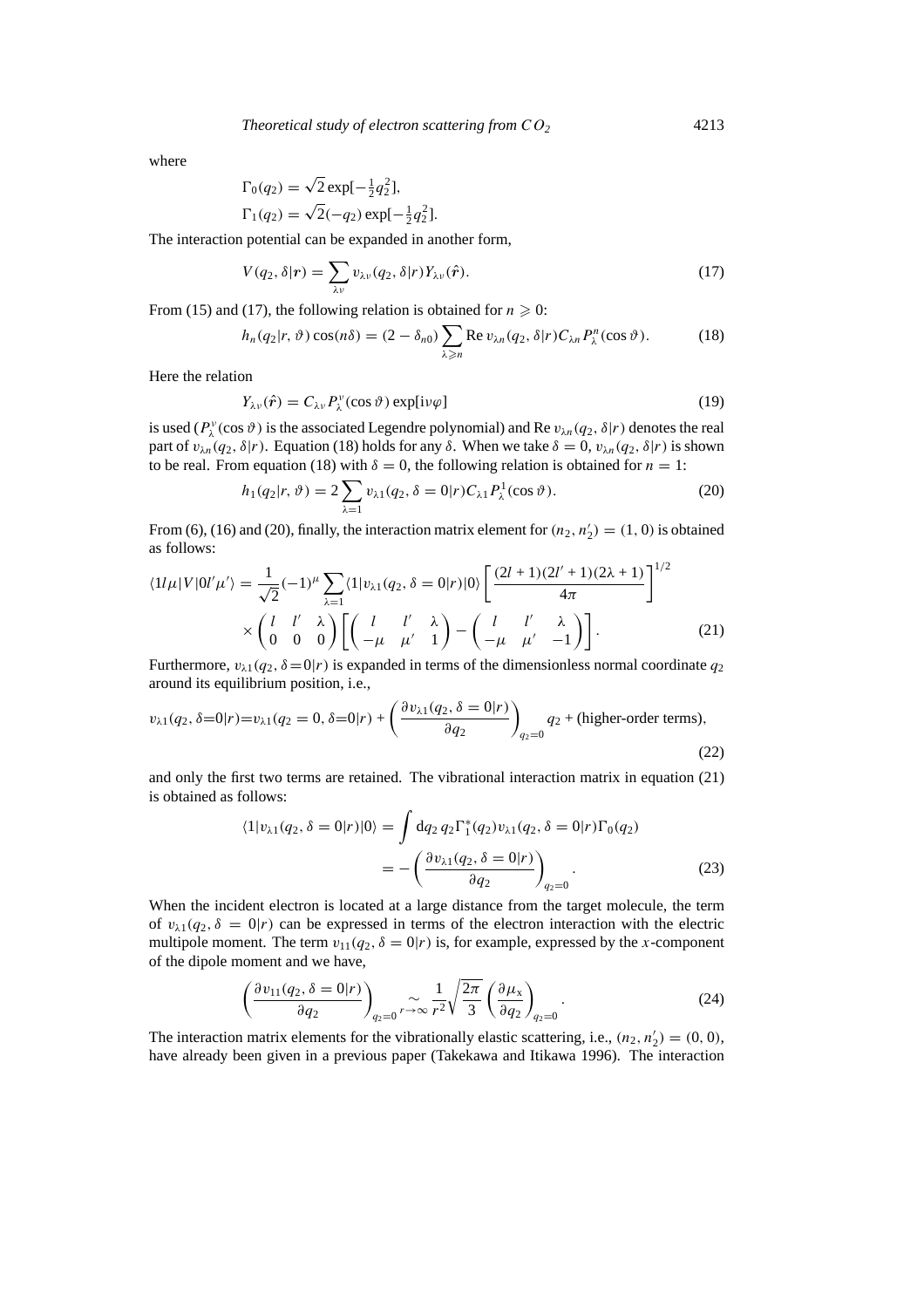**Table 1.** The dipole moment derivative of  $CO<sub>2</sub>$  for bending mode (in au).

|                                               | Experiment          |                    | Theory        |        |                                                                |         |
|-----------------------------------------------|---------------------|--------------------|---------------|--------|----------------------------------------------------------------|---------|
|                                               | Bishop <sup>a</sup> | Johns <sup>b</sup> |               |        | Morrison <sup>c</sup> Amos <sup>d</sup> Rakauskas <sup>e</sup> | Present |
| $(\partial \mu_{\rm X}/\partial q_2)_{q_2=0}$ | 0.0665              |                    | 0.0681 0.1054 | 0.1053 | 0.1004                                                         | 0.1048  |

<sup>a</sup> Bishop and Cheung (1982).

<sup>b</sup> Johns *et al* (1990).

<sup>c</sup> Morrison and Hay (1979).

<sup>d</sup> Amos *et al* (1980).

<sup>e</sup> Rakauskas *et al* (1989).

matrix elements for  $(n_2, n'_2) = (1, 1)$  are the same as those for  $(n_2, n'_2) = (0, 0)$  in the present approximation.

It should be noted here that, with the present model of interaction potential, no transition occurs between the two degenerate members of the first excited state of the bending vibration. That is, the interaction matrix element between the states *(*1*, e)* and *(*1*, o)* becomes zero, if we retain only the first two terms in (22).



**Figure 1.** ICSs (in  $10^{-16}$  cm<sup>2</sup>) for the  $(000) \rightarrow (010)$  excitation of CO<sub>2</sub> by electron impact. The present calculation is compared with the experimental data obtained by Register *et al* (1980) (beam-type measurements) and Nakamura (1995) (swarm experiment).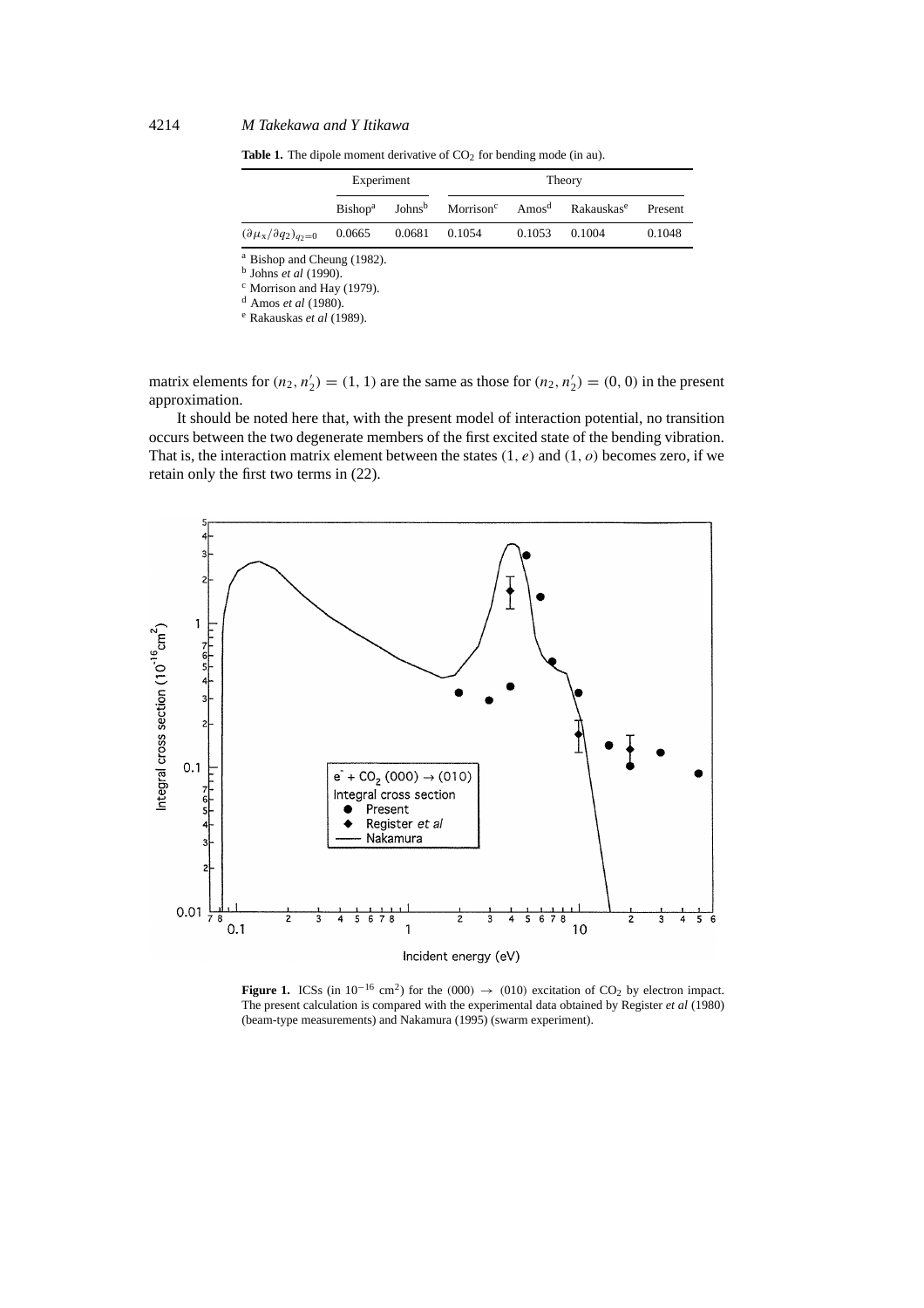## **3. Numerical calculation**

The interaction potential  $(V)$  in equation  $(4)$  is composed of three terms, i.e., static, exchange and correlation–polarization potentials. The electrostatic potential is evaluated with an *ab initio* self-consistant field (SCF) multicentred wavefunction. The target wavefunction is constructed by using the quantum chemistry molecular orbital code, GAMESS (the North Dakota State University version, see Schmidt *et al* (1993)). The exchange and the correlation–polarization interactions are approximately taken into consideration with a free-electron gas model (see Takekawa and Itikawa 1996 for details). The exchange interaction is adopted by using the Hara version of the free-electron gas exchange model (Hara 1967). The correlation– polarization potential is constructed by matching the short-range correlation potential (see Padial and Norcross 1984) and the long-range polarization potential. The internuclear distance of equilibrium geometry is taken as 2.191 69 au. As stated in section 2, the asymptotic form of the potential derivative  $(\partial v_{11}/\partial q_2)_{q_2=0}$  can be given by the derivative of the dipole moment, i.e., *(∂µ*x*/∂q*2*)q*2<sup>=</sup>0. Table 1 shows the present derivative of the *x*-component of the dipole moment with experimental and other theoretical results. Although the present value is consistent with the other theoretical values, a rather large disagreement is found when compared with the experimental values. This disagreement affects the DCS in the forward scattering region. To obtain cross sections properly, the derivative of the static potential for  $\lambda = 1$  is adjusted to have an asymptotic form (24) with the derivative of the dipole moment recommended by Bishop and Cheung (1982), i.e., 0.0665 au.

We take the terms up to  $l = 24$  and  $\mu = 2$  in equation (10) and up to  $\lambda = 48$  in equation (21) and  $L = 48$  (i.e.,  $L_B = 48$ ) in (13). The *T*-matrix elements for  $l \ge 24$  or  $\mu \ge 2$  obtained by solving equation (4) are confirmed to be in good agreement with the corresponding values calculated by the Born approximation.

#### **4. Results and discussion**

Figure 1 shows the ICSs for the vibrational excitation of the bending mode at the energies from the threshold to 50.0 eV. In this figure the present result is compared with the experimental data obtained by Register *et al* (1980) and Nakamura (1995). The strong  $\Pi_u$  resonance peak is shown at around 5.0 eV in the present ICS. This is located at the energy slightly higher than the peak position given by Nakamura. A similar difference in the energy of the resonance peak was found in the previous study of elastic scattering and excitation of symmetric stretching mode of vibration in electron–CO<sub>2</sub> scattering (Takekawa and Itikawa 1996, 1998). The difference between the present theoretical and the experimental results is, therefore, considered to be due to the intrinsic behaviour of the interaction potential adopted in the present calculation. In the energy region  $E \ge 10.0$  eV, the present calculation shows a different energy dependence from the swarm experiment. The swarm data decrease rapidly with increasing energy at  $E \ge 8.0$  eV. On the other hand, the present cross section at  $E = 20.0 \text{ eV}$  has a considerable magnitude, being consistent with the result obtained by the beam-type measurement of Register *et al* within the limit of its error. The swarm analysis by Nakamura was based on a simple extrapolation of the cross section previously determined at the energies up to 10.0 eV (Bulos and Phelps 1976). In the energy region above 10.0 eV, other inelastic processes dominate so much that the swarm analysis is less sensitive to the vibrational excitation to determine reliable cross sections for the process. The present calculation shows a small resonance-like peak around the incident energy of 30.0 eV. A similar structure has been seen in our cross sections for vibrational excitation of stretching modes (Takekawa and Itikawa 1998). The energy dependence of the DCS at  $30°$ and 90 $\degree$  are presented in figure 2. A peak at 30 eV is clearly shown in the DCSs at 90 $\degree$ . The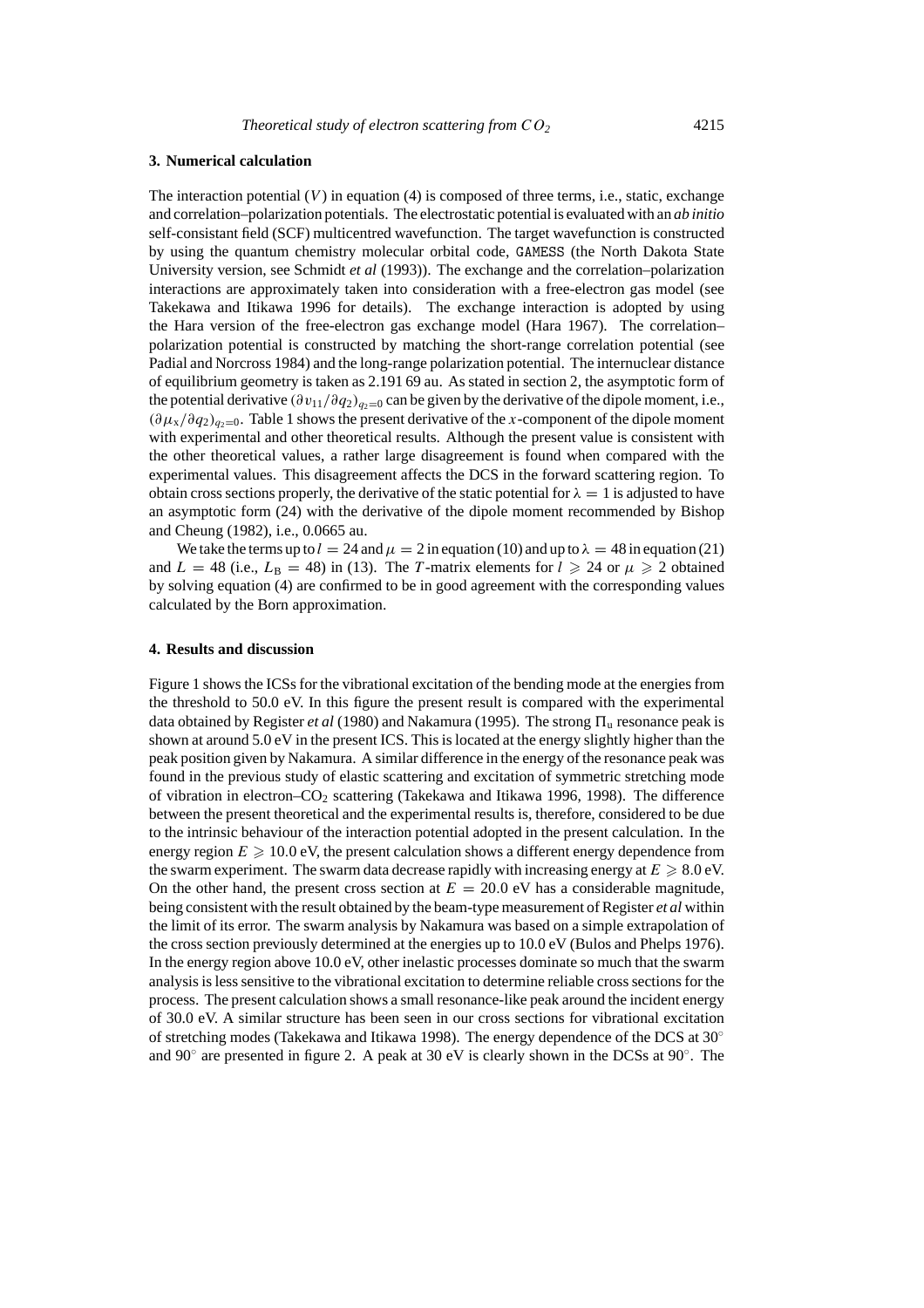

**Figure 2.** DCSs (in  $10^{-16}$  cm<sup>2</sup> sr<sup>-1</sup>) for the  $(000) \rightarrow (010)$  excitation of CO<sub>2</sub> by electron impact at  $\theta = 30^\circ$  and 90° as a function of electron energy.

disappearance of the peak in the DCS at  $30^\circ$  can be interpreted by the influence of the longrange dipole interaction. Figure 3 shows the DCSs for the vibrational excitation of bending mode at  $\theta = 20^\circ$  in the energy range from 1.0 to 7.0 eV with the experimental data obtained by Johnstone *et al* (1995). In this figure, the present results are quantitatively consistent with the experimental data, except at around 5.0 eV. The peak at 5.0 eV in the present calculation is due to the resonance effect. In the data obtained by Johnstone *et al*, no explicit resonance peak exists though it is generally detected at around 3.8 eV in experimental study.

Figure 4 shows the DCSs for the vibrational excitation of bending mode at 2.0 eV. The DCS calculated by the Born approximation with a dipole interaction is also included in this figure. The Born approximation reproduces very well the result obtained by the close-coupling method. From a comparison of the measurement with the Born result at the energies less than 1.0 eV (Kochem *et al* 1985), the Born approximation is expected to work well in the low-energy region. The present result at 2.0 eV confirms this expectation. (This has also been recently confirmed by experiment (Tanaka 1998).) At the collision energies above 2.0 eV, however, the present result deviates from the Born values even in the non-resonant region.

Figure 5 shows the DCSs for the vibrational excitation of bending mode at 4.0 eV. The DCS obtained by Register *et al* (1980) and the present DCS at 5.0 eV are also included in figure 5. Since the incident energy is in the resonance region (see figure 1), the scattering dynamics around 4.0 eV should be very complicated. The present DCS in the forward scattering region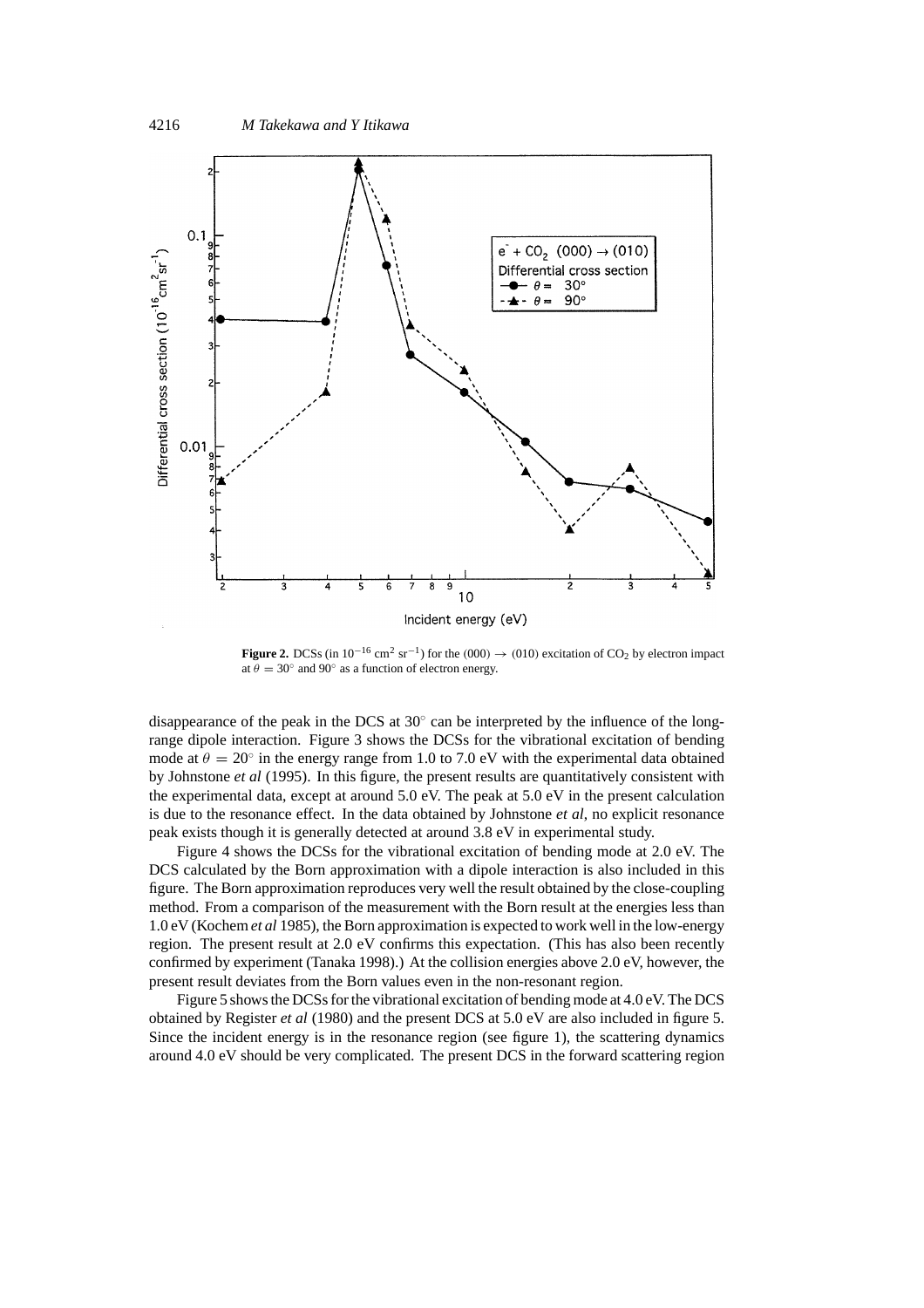

**Figure 3.** DCSs (in  $10^{-16}$  cm<sup>2</sup> sr<sup>-1</sup>) for the  $(000) \rightarrow (010)$  excitation of CO<sub>2</sub> by electron impact at  $\theta = 20^\circ$  as a function of electron energy. The present calculation is compared with the experimental data obtained by Johnstone *et al* (1995).

is consistent with the experimental result. This is because the long-range dipole interaction dominates in the forward scattering. As stated before, the present  $\Pi_{\mu}$  resonance is located at an energy of about 1.0 eV higher than the value found by swarm experiment. This suggests that the present DCS at 5.0 eV would have a resonance feature. This is clearly seen in figure 5, when a comparison is made between the present DCSs at 4.0 and 5.0 eV. The present result at 5.0 eV is qualitatively consistent with the result of the beam-type experiment at 4.0 eV.

Figures 6–8 compare the present DCSs for  $(000) \rightarrow (010)$  at 10.0, 20.0 and 50.0 eV with the experimental results by Register *et al* (1980). The present calculation reproduces fairly well the experimental DCSs at these energies. A small difference is found at 10.0 eV between the present result and the experimental one. The present DCS in the scattering region  $\theta > 20^\circ$ at 10.0 eV seems to have slight angular dependence. A similar feature is shown in the present DCS at 5.0 eV (see figure 5). The resonance process at around 5.0 eV might still have an influence on the scattering at 10.0 eV in the present scattering model.

In a beam-type experiment, DCSs are difficult to measure in the regions of forward and backward scattering. The open circles in the figures 5–8 are the DCSs extrapolated by Register *et al*. It should be noted that no reliable method of extrapolation has been established yet. In the experimental result at 50.0 eV (figure 8), no extrapolated DCSs have been actually given for the scattering angles  $\theta$  < 40° and the extrapolated values of DCS at  $\theta \ge 160^\circ$  seem to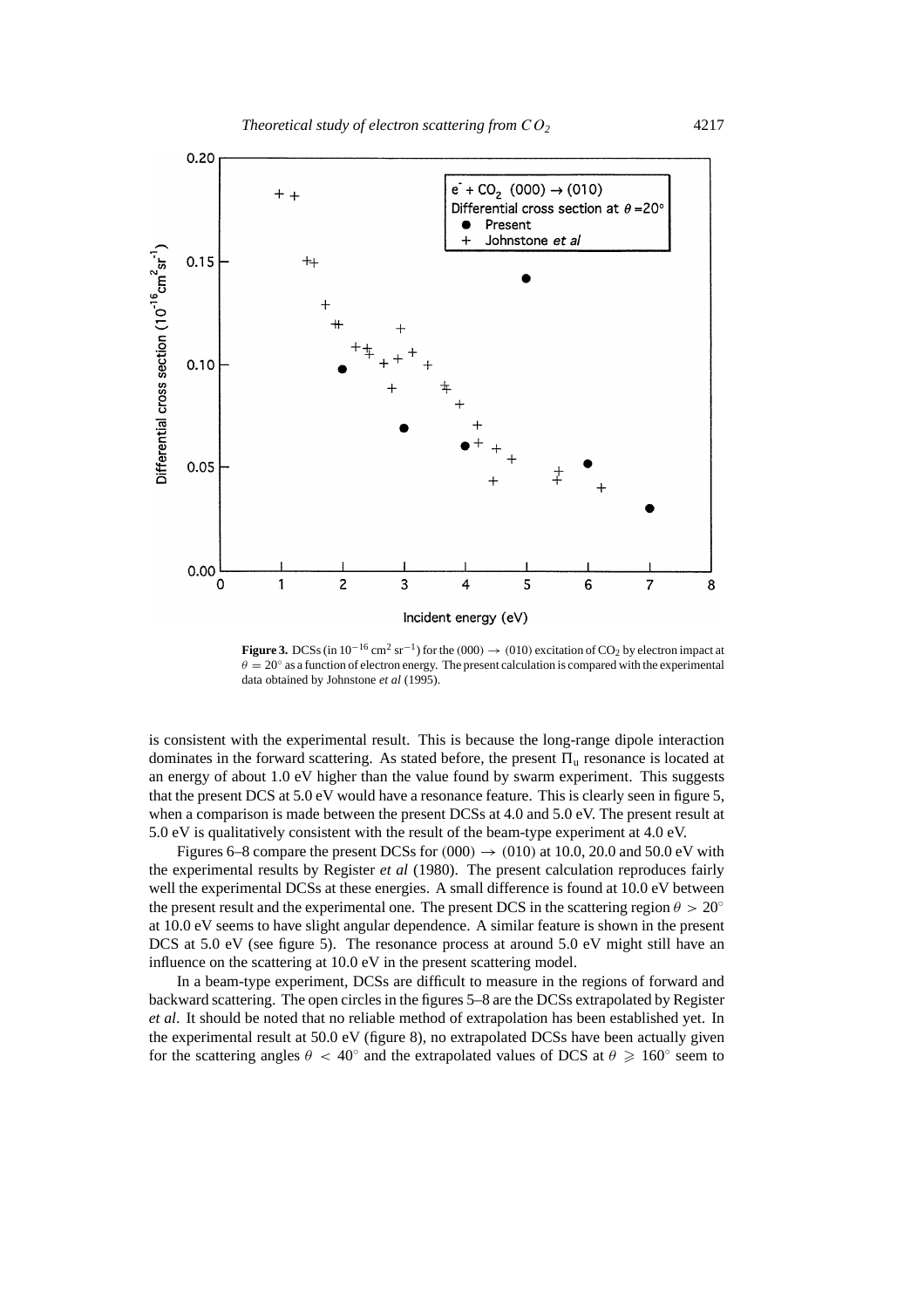

**Figure 4.** DCSs (in  $10^{-16}$  cm<sup>2</sup> sr<sup>-1</sup>) for the  $(000) \rightarrow (010)$  excitation of CO<sub>2</sub> by electron impact at 2.0 eV. The present calculation is compared with the result obtained by the Born approximation.

be overestimated compared with the present calculation. The present calculation would be helpful to evaluate the extrapolated DCSs in beam-type experiments.

## **5. Conclusion**

The vibrational excitation of the bending mode of  $CO<sub>2</sub>$  by electron impact has been studied at the collision energies in the range 2.0–50.0 eV. DCSs and ICSs for the vibrational excitation from the ground to the lowest excited state of the bending mode have been evaluated theoretically. The calculation is based on the FNO approximation. In order to take into account the degeneracy of the excited state of the bending vibration, only one of the states is taken coupled to the ground state and then the resulting cross section is multiplied by two. A closure formula is adopted to get rid of the slow convergence of cross sections with respect to the partial wave expansion.

The present ICS at energies above 10.0 eV shows an energy dependence considerably different from the experimental ICS obtained by Nakamura (1995) with the swarm technique. A resonance-like peak appears at around 30.0 eV. It is found that the present DCS at 2.0 eV is well reproduced by the Born approximation with a dipole interaction. This is a confirmation of the previous study near threshold (Kochem *et al* 1985), where the Born approximation with a dipole interaction reproduces very well the data measured in the energy region below about 1.0 eV. The theoretical DCS at the energy of  $\Pi_u$  resonance peak, i.e.,  $E = 5.0$  eV,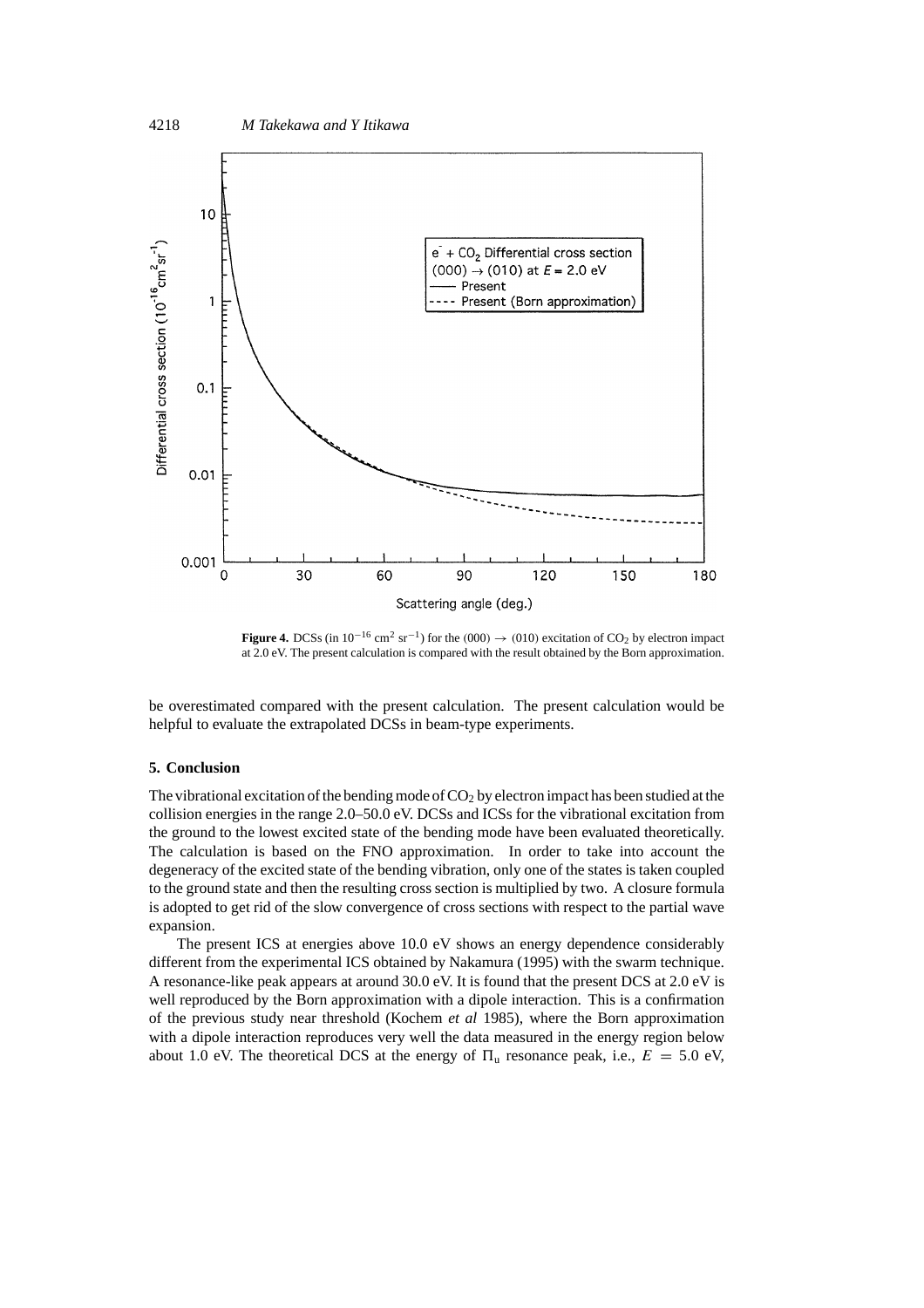

**Figure 5.** DCSs (in  $10^{-16}$  cm<sup>2</sup> sr<sup>-1</sup>) for the  $(000) \rightarrow (010)$  excitation of CO<sub>2</sub> by electron impact at 4.0 eV and at 5.0 eV. The present calculations are compared with the experimental data at 4.0 eV obtained by Register *et al* (1980) (The data denoted by open circles show their extrapolation.)

is qualitatively consistent with the experimental DCS (Register *et al* ) at the resonance peak (4.0 eV) experimentally found by Nakamura. The DCSs at 20.0 and 50.0 eV are quantitatively consistent with the results of the beam-type experiment though the DCS at 10.0 eV is slightly inconsistent with the corresponding experimental result.

The present method of the calculation of the cross section is thus found useful over a wide energy region, when compared with experimental data. To provide a quantitatively accurate result, however, a more rigorous treatment would be needed. The present wavefunction for the target molecule is less reliable for representing the effect of the nuclear motion exactly. More accurate molecular wavefunctions, such as those which include electron correlation, should be adopted. The present calculation is based on the vibrational two-state close-coupling method. The coupling effect with other vibrational states should be included to obtain more reliable cross sections of vibrational excitation.

The vibrational excitation of the bending mode is investigated in the present paper. A similar study of the other normal modes (symmetric and antisymmetric stretching) has already been carried out in our previous paper (Takekawa and Itikawa 1998). The present paper, together with the previous one, systematically gives an insight into the vibrational excitation of CO2. The present method can be applied to any other polyatomic molecule to perform a similar systematic study of the vibrational excitation process.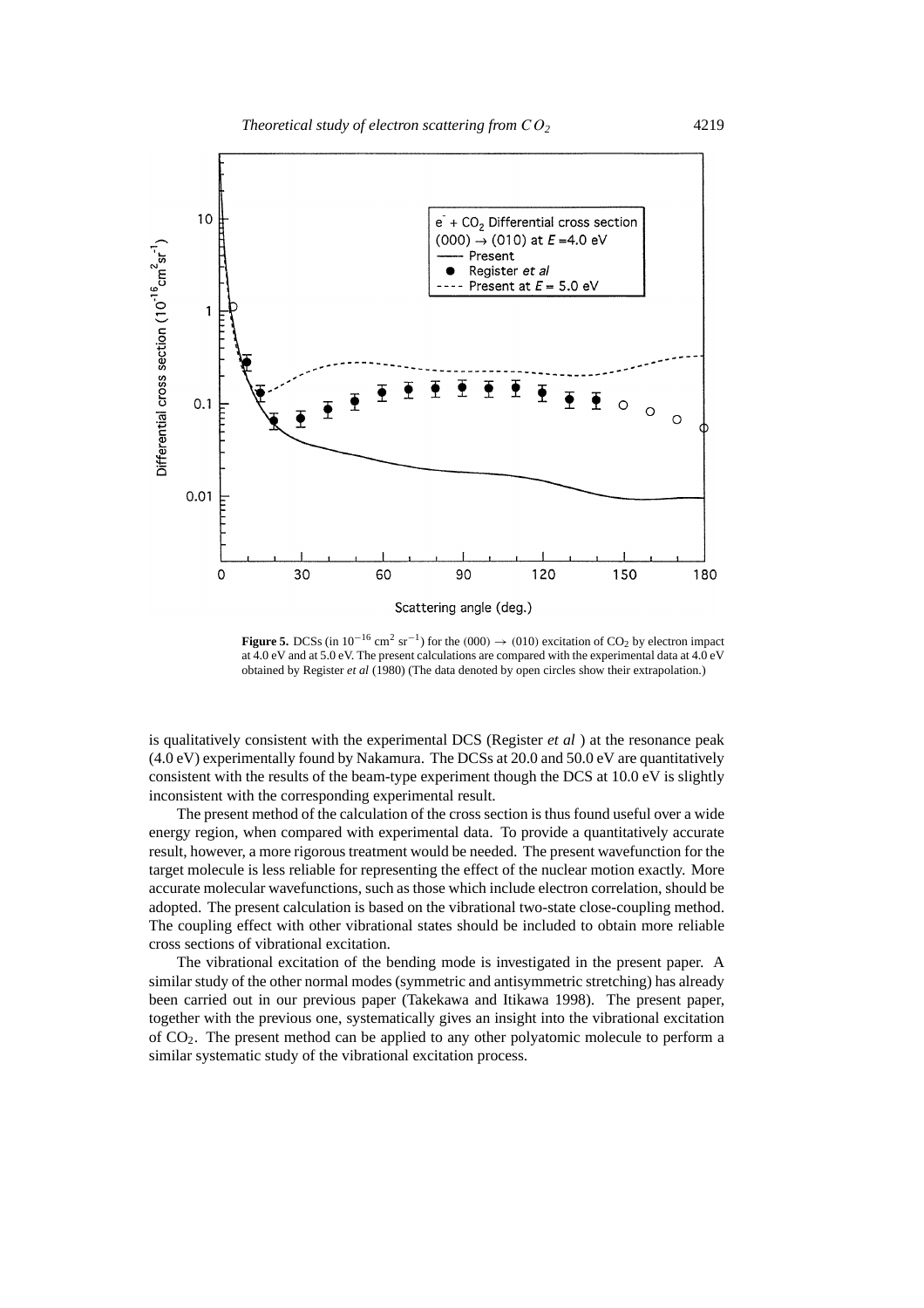



**Figure 6.** DCSs (in  $10^{-16}$  cm<sup>2</sup> sr<sup>-1</sup>) for the  $(000) \rightarrow (010)$  excitation of CO<sub>2</sub> by electron impact at 10.0 eV. The present calculation is compared with the experimental data obtained by Register *et al* (1980) (The data denoted by open circles show their extrapolation.)

## **Acknowledgments**

The authors would like to thank Professor H Tanaka for providing experimental data. They also acknowledge Professor M Kimura for his helpful discussions.

## **Appendix**

The Born *T*-matrix (denoted as  $T^B$ ) is evaluated with the Born *K*-matrix (denoted as  $K^B$ ). The Born *K*-matrix element for  $(000) \rightarrow (010)$  can be given as (Morrison and Sun 1995),

$$
(K_{0l'\mu'}^{1l\mu})^B = -2\sqrt{k_0k_1} \int dr r^2 j_l(k_0r) j_{l'}(k_1r) \langle 1l\mu | V|0l'\mu' \rangle.
$$
 (25)

If one only takes the dipole interaction into account, the Born *K*-matrix element without taking account of the degeneracy of vibration is obtained as follows:

$$
(K_{0l'\mu'}^{1l\mu})^B = \sqrt{\frac{\pi^3}{3}} \left(\frac{\partial \mu_x}{\partial q_2}\right)_{q_2=0} (-1)^{\mu'} \left[\frac{3(2l+1)(2l'+1)}{4\pi}\right]^{1/2} \left(\begin{array}{ccc} l & l' & 1\\ 0 & 0 & 0 \end{array}\right)
$$

$$
\times \left[\begin{pmatrix} l & l' & 1\\ \mu & -\mu' & 1 \end{pmatrix} - \begin{pmatrix} l & l' & 1\\ \mu & -\mu' & -1 \end{pmatrix}\right] \mathcal{J}_1.
$$
 (26)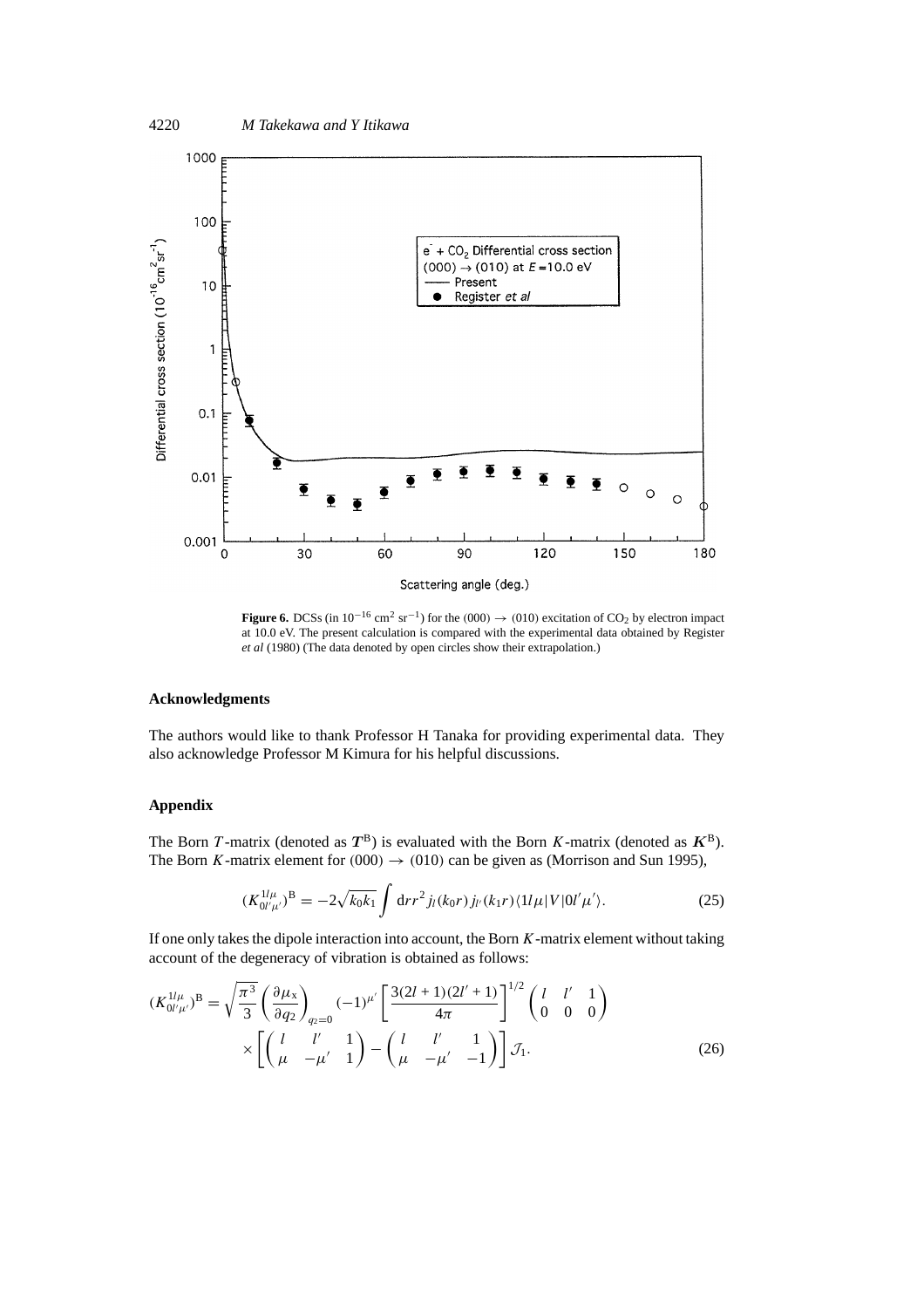

**Figure 7.** Same as figure 6, but at 20.0 eV.

Here  $j_l(kr)$  is the spherical Bessel function,  $(\partial \mu_x / \partial q_2)_{q_2=0}$  is the derivative of the *x*-component of the dipole moment. Similarly, the Born *K*-matrix element for elastic scattering is given by,

$$
(K_{0l'\mu'}^{0l\mu})^{\text{B}} = (K_{1l'\mu'}^{1l\mu})^{\text{B}} = \sqrt{\pi^3} \alpha_0 (-1)^{\mu'} \left[ \frac{(2l+1)(2l'+1)}{4\pi} \right]^{1/2} \begin{pmatrix} l & l' & 0 \\ 0 & 0 & 0 \end{pmatrix} \begin{pmatrix} l & l' & 0 \\ \mu & -\mu' & 0 \end{pmatrix} \mathcal{J}_3
$$
  
 
$$
+ \pi (-1)^{\mu'} \left[ \frac{5(2l+1)(2l'+1)}{4\pi} \right]^{1/2} \begin{pmatrix} l & l' & 2 \\ 0 & 0 & 0 \end{pmatrix} \begin{pmatrix} l & l' & 2 \\ \mu & -\mu' & 0 \end{pmatrix}
$$
  
 
$$
\times \left[ \sqrt{\frac{4\pi}{5}} \theta_{2z} \mathcal{J}_2 + \sqrt{\frac{\pi}{5}} \alpha' \mathcal{J}_3 \right].
$$
 (27)

In equation (27),  $\theta_{zz}$  is the quadrupole moment and  $\alpha_0(\alpha')$  is the spherical (non-spherical) part of polarizability (see Takekawa and Itikawa 1996 for details).

In equations (26) and (27),  $\mathcal{J}_{\nu}(\nu = 1, 2 \text{ or } 3)$  denotes the integration of the product of the Bessel functions and is defined as,

$$
\mathcal{J}_{\nu} = \int_0^{\infty} dr r^{-\nu} J_{l+1/2}(k_0 r) J_{l'+1/2}(k_1 r).
$$
 (28)

Here  $k_0$  ( $k_1$ ) is the wavenumber for an incoming (outgoing) electron ( $k_1 = k_0$  in the case of elastic scattering).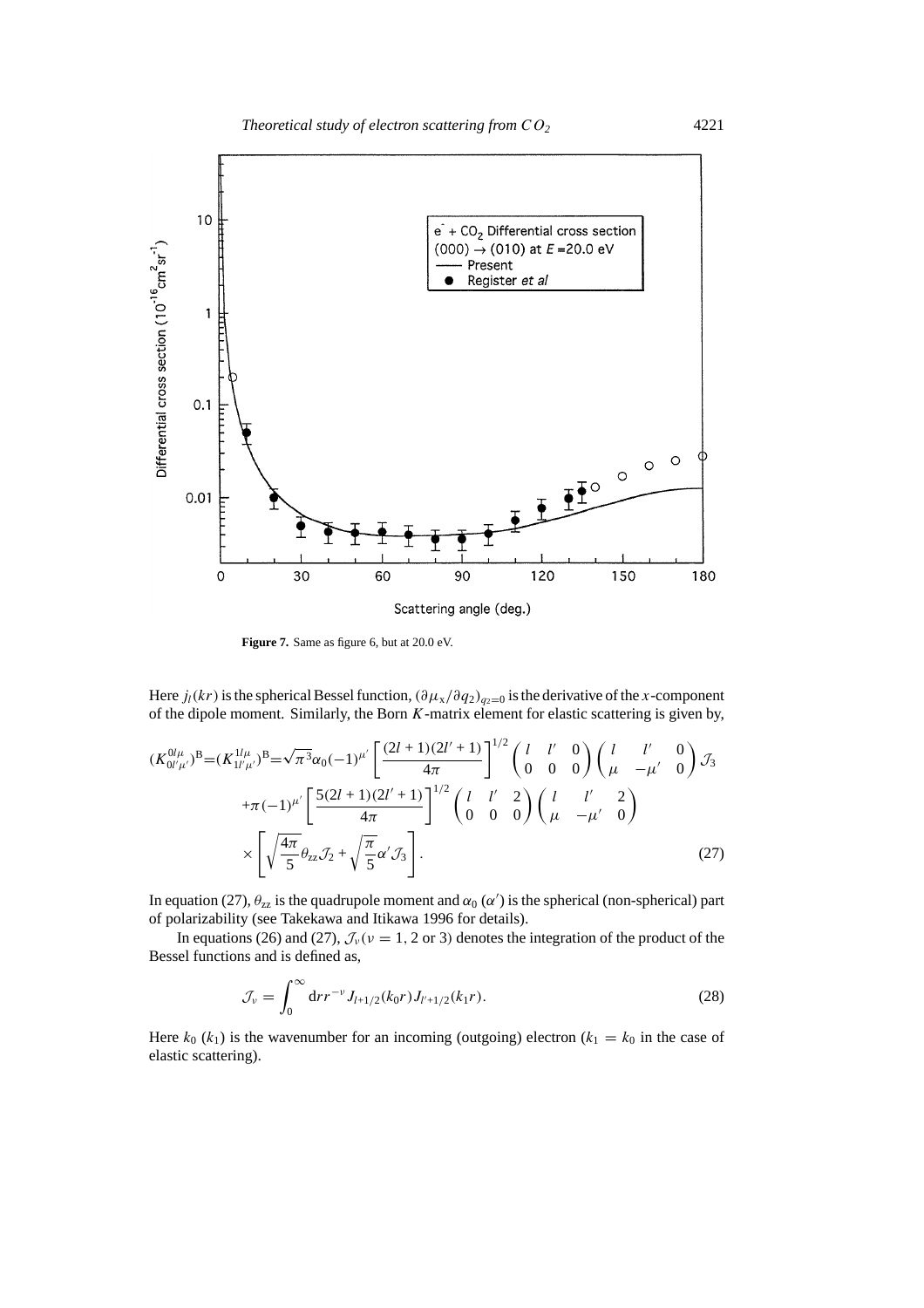

**Figure 8.** Same as figure 6, but at 50.0 eV.

After evaluating the *K*-matrix elements by the Born approximation, the Born *T* -matrix can be obtained as follows:

$$
T^{B} = \frac{2(K^{B})^{2}}{(K^{B})^{2} + I} - \frac{2K^{B}}{(K^{B})^{2} + I}i,
$$
\n(29)

where *I* denotes the unit matrix.

The DCS (ICS) by the dipole Born approximation denoted as  $q^B$  ( $Q^B$ ) is given by (Itikawa 1997),

$$
q_{(000)\to(010)}^{\text{B}}(\theta) = \frac{4}{3} \frac{k_1}{k_0} \frac{1}{K^2} \left[ \frac{1}{\sqrt{2}} \left( \frac{\partial \mu_x}{\partial q_2} \right)_{q_2=0} \right]^2, \tag{30}
$$

$$
Q_{(000)\to(010)}^{\text{B}} = \frac{8\pi}{3} \frac{1}{k_0^2} \ln \left| \frac{k_0 + k_1}{k_0 - k_1} \right| \left[ \frac{1}{\sqrt{2}} \left( \frac{\partial \mu_x}{\partial q_2} \right)_{q_2 = 0} \right]^2, \tag{31}
$$

where

$$
K^2 = k_0^2 + k_1^2 - 2k_0k_1\cos\theta.
$$
 (32)

## **References**

Amos R D, Buckingham A D and Williams J H 1980 *Mol. Phys.* **39** 1519